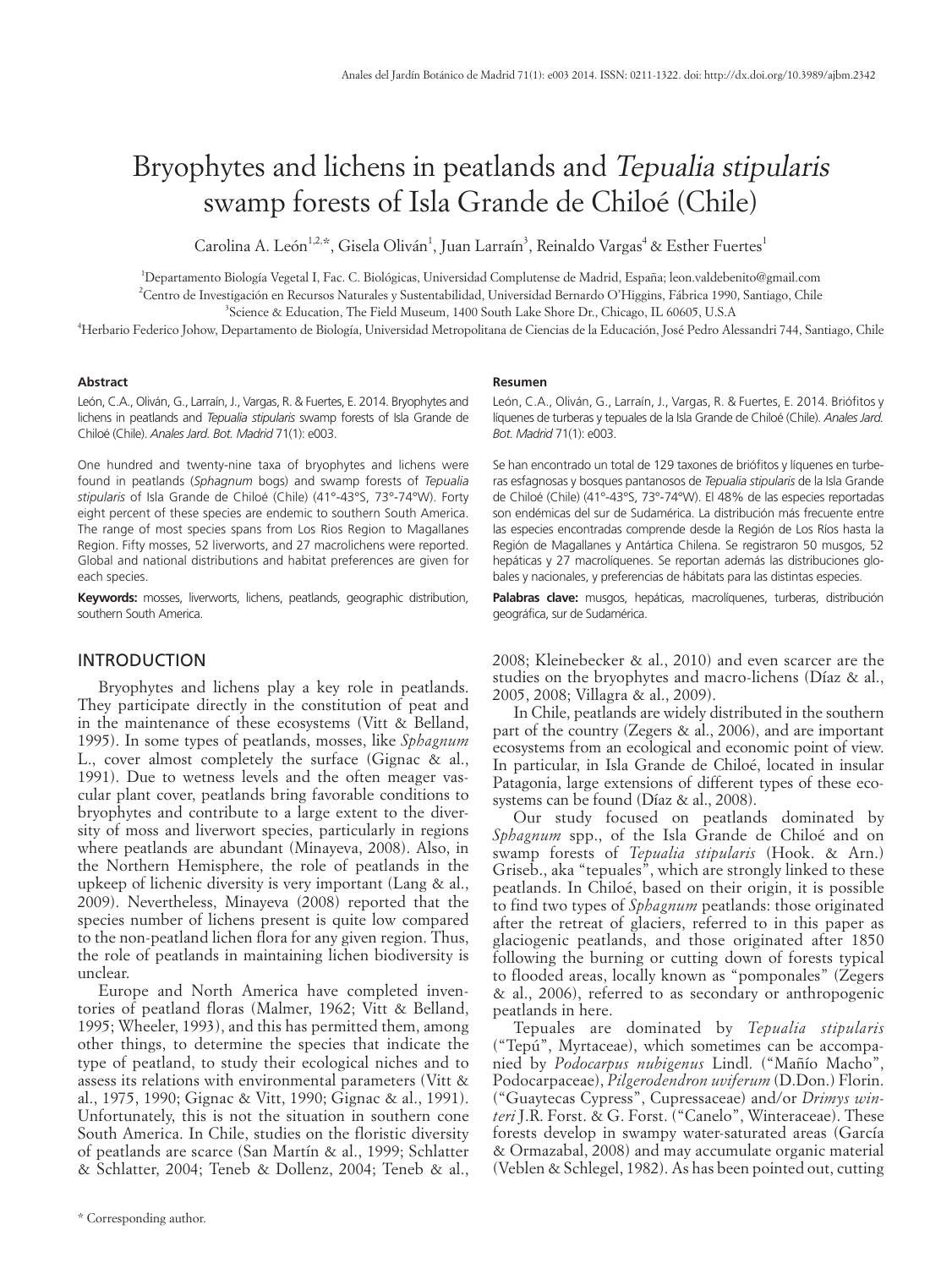down these forests could have resulted in the aforementioned anthropogenic peatlands (Zegers & al., 2006). Thus, the origin is a relevant factor for its floristic characterization. In addition, there are studies that show that the vascular and bryophytic floras of peatlands and tepuales are the same (Villagrán & Barrera, 2002; Villagrán & al., 2002, 2003, 2005), and therefore we think that stating the differences and similarities between both ecosystems is relevant.

This study contributes to the knowledge of the bryolichenic flora through achieving three central objectives: i) a floristic inventory of the mosses, liverworts and macrolichens present in glaciogenic and anthropogenic peatlands and tepuales of Isla Grande de Chiloé; ii) an evaluation of floristic differences and similarities among these three closely related communities, and iii) the study of the main ecological and biogeographical features of this flora, assessing the habitats, micro-habitats and patterns of geographical distribution of the species found. Being our main aim to establish the basis necessary to understand the ecological relations between the vegetation of these wetlands and its environment.

# MATERIALS AND METHODS

Isla Grande de Chiloé, Los Lagos Region, Chile, is our study area (42°-43°S; 73°-75°W). Chiloé's climate is wet temperate with a strong oceanic influence (di Castri & Hajek, 1976). Mean summer temperature is 10.2 °C and mean winter temperature is 6.2 °C (Pérez & al., 2003). Annual rainfall fluctuates between 1,900 and 2,300 mm (CONAF, 2009), reaching 5,000-6,000 mm in montane areas (Pérez & al., 2003).

Ten sites located in the northern and central parts of the island were selected (Fig. 1). Three study areas represented glaciogenic peatlands: Río Negro (RN), Los Caulles (CA) and Púlpito (PL); five studied areas represented anthropogenic peatlands: Senda Darwin (SD), Lecam (LC), Pumanzano (PM), Río Chepu (CH) and Teguel (TG); and two study areas represented tepuales: Senda Darwin (SD) and Chiloé National Park (CU).

Specimens were carefully determined according to morphological characters, and their characteristics were compared with the literature and herbarium specimens (including types). For lichens, chemical characters were also used. Lichen substances were identified using thin layer chromatography (TLC) following the protocol of White & James (1985). Specimens were deposited in MACB and CONC and in Carolina León's personal collection. Detailed information on studied specimens and their localities is listed in the supplementary material.

The nomenclature follows Müller (2009) for mosses, except for *Racomitrium geronticum* Müll. Hal. (Larraín, 2012), and *Hymenodontopsis mnioides* (Hook.) N.E. Bell, A.E. Newton & D. Quandt (Bell & al., 2007); Hässel de Menéndez & Rubies (2009) for liverworts, and Galloway & Quilhot (1998), Feuerer (2012), and Index Fungorum (CABI Bioscience & al., 2012) for lichens. The list of species has been arranged taxonomically in families following the criteria of Goffinet & al. (2008, 2011) for mosses, except for the species *Rhaphidorrhynchium callidum* (Mont.) Broth., which follows the Tropicos database (Missouri Botanical Garden, 2014). For liverworts, the classification proposed

by Crandall-Stotler & al. (2009) and Stotler & Crandall-Stotler (2011) was followed. For macro-lichens, we used the classification suggested by the Index Fungorum (CABI Bioscience & al., 2012).

To establish the patterns of the global distribution of each of these species, an adaptation of the patterns proposed by Villagrán & al. (2005) and Seki (1974) was done. The distributional ranges used are: Austral-Antarctic (A), which is equivalent to the pattern type of *Nothofagus* of Seki (1974) ranging from southern South America, to southern Australia (including Tasmania) and New Zealand; American (AM), limited to the American continent; Bipolar (B) species that are widely distributed in the circumboreal region and disjunct with southern South America and Antarctica; Circum-Subantarctic (C), which includes the Austral-Antarctic continental and insular territory between latitudes 40° and 84° S; Cosmopolitan (COS), species which are widely distributed around the world; Endemic (E), their ranges cover southern Chile and Argentina, mainly restricted to temperate rainforests of southern South America, including Tierra del Fuego, Falkland Islands, South Georgia and the Antarctic peninsula; African (F), species which cover South America and Africa; Neotropical (N), the species under this pattern are disjunct with distant territories of tropical America, like the oriental Andes of Peru and Bolivia, southern Brazil, northern Andes; Pantropical-type *Podocarpus* (PAN), their ranges cover temperate and tropical areas of the world, like South America, southern Africa, Australasia and Indo-Malaysia.

The patterns of distribution in Chile followed those laid down by Villagrán & al. (2005) with some modifications. The patterns used were: Xeromorphic (X), from the northern border of the country to the interfluvial area of Choapa (Coquimbo Region) -Petorca (Valparaíso Region) (17°-33°S); Mediterranean (M), which expands from the interfluvial areas of Choapa-Petorca to the Biobío river (33°-37°S); Valdivian (V), from Biobío to Chiloé (37°-43°S); Nord-Patagonian (N), from Chiloé to Aysén (43°-49°S); and Subantarctic (S), from Aysén to Cape Horn (49°-56°S). In addition, ranges disjunct with Central Chile (CCh), Easter Island (EI), Juan Fernández Archipelago (JF), Fray Jorge and Talinay Forests (R), and Magallanes (Ma) are indicated. Species for which Chiloé represents their northernmost limit (NL) are also highlighted.

# RESULTS

In total, 129 species have been identified, of which 50 were mosses, 52 liverworts, and 27 macro-lichens (Table 1). The anthropogenic peatlands are the most species rich habitat, adding up to 73 species. In second place come the glaciogenic peatlands, where 70 species were reported. Finally, the tepuales present 59 species in total.

Liverworts and mosses were found with similar frequencies in glaciogenic peatlands, whereas mosses were slightly more frequent in anthropogenic peatlands, and liverworts dominated tepuales (Fig. 2).

From a worldwide distribution perspective, the majority of taxa identified are endemic (48%) and restricted to southern South American temperate rainforests. Secondly come species with bipolar distribution, followed by Austral-Antarctic species and cosmopolitan ones respectively. The remaining species are found in other cold-temperate areas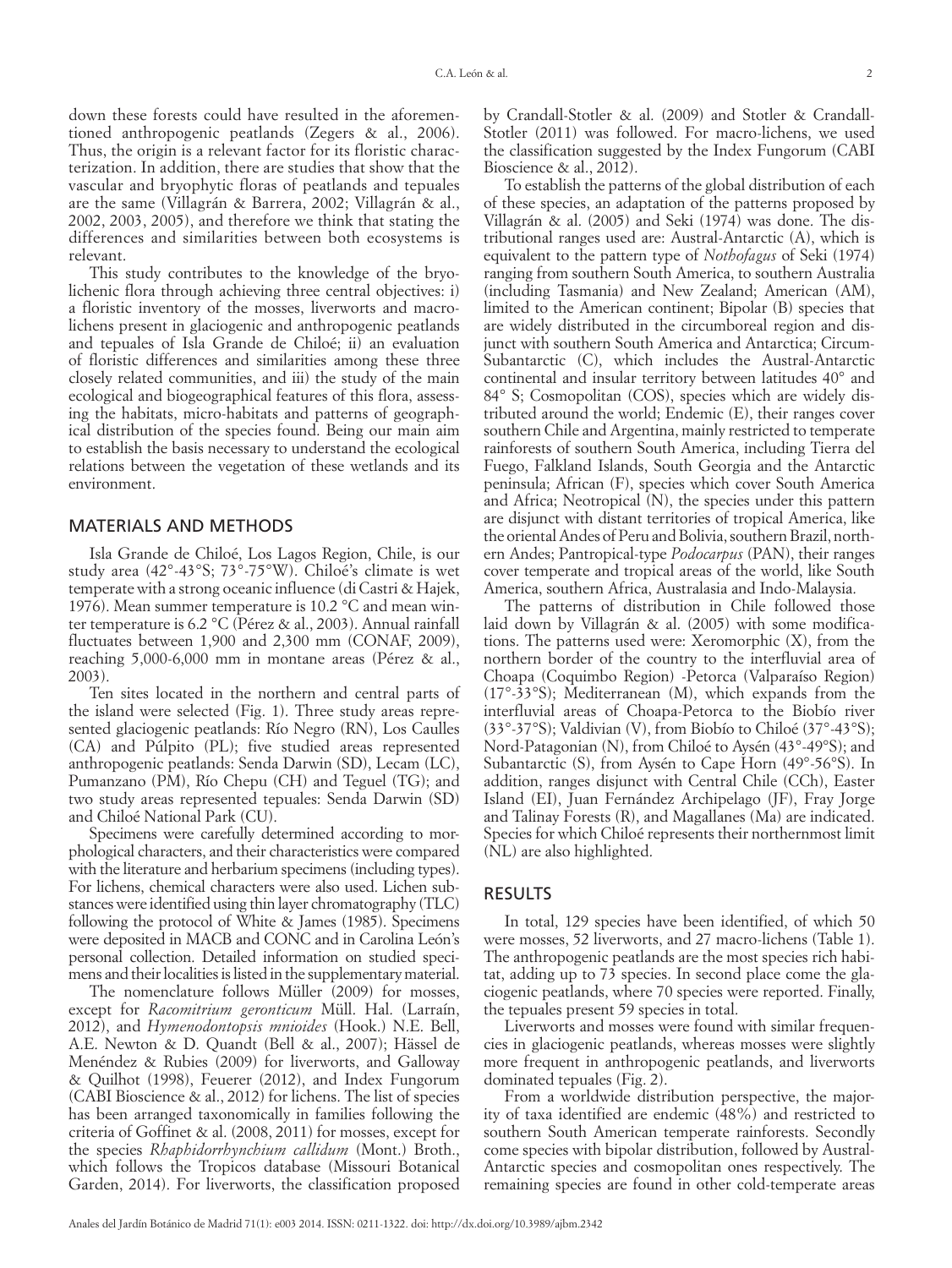#### 3 Wetland bryophytes and lichens of Chiloé



**Fig. 1.** Map of Chiloé, showing the studied localities. Glaciogenic peatlands: PL, Púlpito; RN, Rio Negro; CA, Caulles. Anthropogenic peatlands: SD, Senda Darwin; CH, Chepu; PM, Pumanzano; LC, Lecam; TG, Teguel. Tepuales: SD, Senda Darwin; CU, Chiloé National Park.

and in tropical belts throughout the world (Fig. 3A). When a more detailed analysis of habitat preference by organism type is done, the dominance of species endemic to southern South America reappears as a pattern.

The analysis of the distribution patterns in Chile of all studied species evidences that the majority of the taxa have a Valdivian-Nord Patagonic-Subantarctic distribution (VNS) (Fig. 3B). With regards to the analysis of habitat preference by organism type, the same trend can be seen, though with different degrees of dominance. Liverworts show the more distinct VNS pattern, and the species of this group do not show xeromorphic or Mediterranean patterns, in contrast with macrolichens, for which xeromorphic or Mediterranean taxa exist. Mosses on average have wider distribution patterns: 13% of its species are widely distributed in Chile. It is worth highlighting that seven of the studied species have at Isla Grande de Chiloé their northern-most distribution limit.

Different dominant species were registered in each of the habitats. There is a large proportion of rare species: sixty nine taxa were found only in one type of habitat. Nevertheless, common species were registered in at least two of the three habitat types sampled, and sixteen of them were common to the three types of habitats, e.g., *Dicranoloma billardierei*, *Jamesoniella colorata* and *Cladonia squamosa*. Even though the type of habitat with the largest number of species was the anthropogenic peatland, the tepuales presented the greatest amount of exclusive species.

# **DISCUSSION**

Peatlands are vitally important to the biodiversity of the planet and provide a haven for a wealth of unusual and specially adapted organisms (Charman, 2002). According to our results, the number of species registered in this study clearly shows the relevance of these ecosystems in the conservation of biodiversity, especially in Chiloé, where peatlands and tepuales represent a low percentage of the area of the island.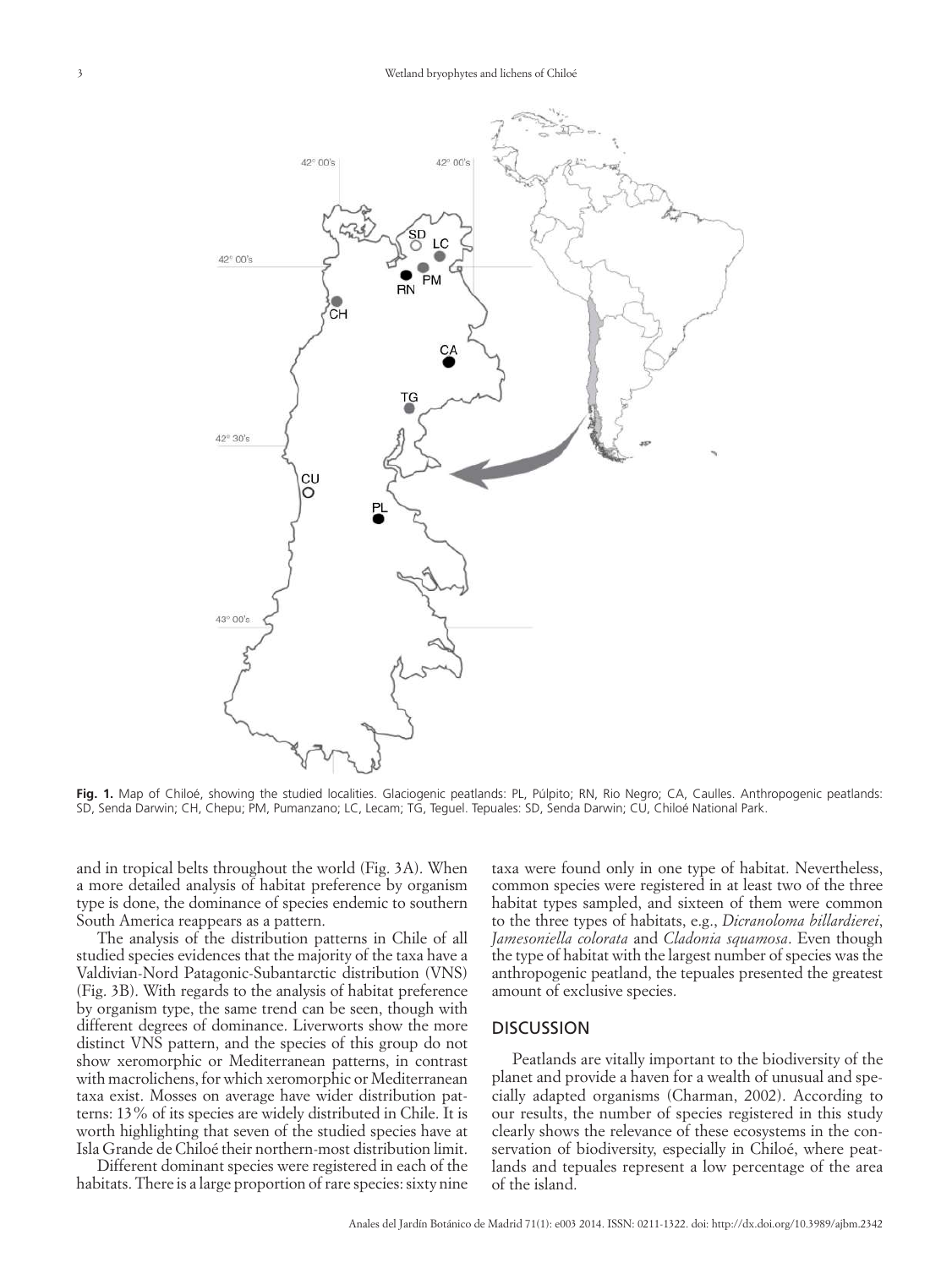**Table 1.** Bryophyte and macro-lichen distribution in peatlands and tepuales of Chiloé. Global distribution patterns: Austral-Antarctic (A), American (AM), Bipolar (B), circum-Subantarctic (C), Cosmopolitan (COS), Endemic to southern South America (E), shared with Africa (F), Neotropical (N), Pantropical (PAN). Local (Chilean) distribution patterns: disjunct with Central Chile (CCh), disjunct with Easter Island (EI), disjunct with the Juan Fernández Archipelago (JF), Mediterranean (M), disjunct with Magallanes Region (Ma), Nord-Patagonian (N), north-most limit (NL), disjunct with Fray Jorge Forest (R), Subantarctic (S), Valdivian (V), Xeromorphic (X). Preferred habitats: anthropogenic peatland (AP), tepuales (TF), glaciogenic peatland (GP). Preferred microhabitats: tree base (BA), bryophyte carpet (CB), corticolous (Co), epiphyllous (EP), semisubmerged in pool (PP), completely submerged in pool (PS), forest floor (SB), peatland floor (herbarium material with no other specification; ST), peatland water-saturated floor (STA), on feces in peatland floor (STF), on bonfire rests in peatland floor (STFo), humid peatland floor (STH), dry peatland floor (STS).

|        |                  |                                                                        | <b>Distribution</b> |              | <b>Habitat</b> |              |
|--------|------------------|------------------------------------------------------------------------|---------------------|--------------|----------------|--------------|
| Group  | Family           | <b>Taxon</b>                                                           | Global              | Local        | Macro          | <b>Micro</b> |
| Mosses | Sphagnaceae      | Sphagnum cf. capillifolium (Ehrh.) Hedw.                               | COS                 | V            | AP             | ST           |
|        |                  | Sphagnum falcatulum Besch.                                             | Α                   | <b>VNS</b>   | GP-AP-TF       | STA, PS, SB  |
|        |                  | Sphagnum fimbriatum Wilson                                             | B                   | <b>VNS</b>   | GP-AP-TF       | STS, SB      |
|        |                  | Sphagnum magellanicum Brid.                                            | COS                 | <b>VNS</b>   | GP-AP-TF       | STA, SB      |
|        |                  | Sphagnum cf. subsecundum Nees                                          | B                   | V            | AP             | <b>STA</b>   |
|        | Polytrichaceae   | Polytrichastrum longisetum (Sw. ex Brid.) G.L. Sm.                     | B                   | <b>VNS</b>   | GP-AP          | <b>STA</b>   |
|        | Grimmiaceae      | Racomitrium geronticum Müll. Hal.                                      | B                   | VNS - JF     | GP             | STS          |
|        | Dicranaceae      | Campylopus aureonitens subsp. recurvifolius (Dusén)<br>J.-P. Frahm     | E                   | <b>MV</b>    | GP             | PP           |
|        |                  | Campylopus acuminatus Mitt.                                            | А                   | <b>VNS</b>   | GP-AP          | STS, PS      |
|        |                  | Campylopus incrassatus Müll. Hal.                                      | Α                   | <b>MVNS</b>  | АP             | STS          |
|        |                  | Campylopus clavatus (R. Br.) Wilson                                    | $\subset$           | MVNS-JF, EI  | TF             | SB           |
|        |                  | Campylopus introflexus (Hedw.) Brid.                                   | COS                 | XMVNS-JF     | GP-AP          | <b>STS</b>   |
|        |                  | Campylopus pyriformis (Schultz) Brid.                                  | B                   | XMVNS-JF     | GP-AP          | STS          |
|        |                  | Chorisodontium aciphyllum (Hook. f. & Wilson)<br>Broth.                | А                   | VNS-JF       | GP             | <b>ST</b>    |
|        |                  | Dicranella circinata Herzog                                            | E                   | $\vee$       | GP-AP          | <b>STA</b>   |
|        |                  | Dicranoloma billardierei (Brid. ex Anon.) Paris                        | <b>PAN</b>          | MVNS-JF      | GP-AP-TF       | <b>STS</b>   |
|        |                  | Dicranoloma imponens (Mont.) Renauld                                   | Α                   | <b>VNS</b>   | GP-AP          | <b>STS</b>   |
|        |                  | Dicranoloma robustum (Hook. f. & Wilson) Paris                         | A                   | <b>VNS</b>   | GP-AP          | Co           |
|        |                  | Eucamptodon perichaetialis (Mont.) Mont.                               | E                   | MVNS-JF      | GP-AP          | Co           |
|        | Pottiaceae       | Leptodontium longicaule var. microruncinatum<br>(Dusén) R.H. Zander    | AM                  | MVNS-JF      | АP             | STS          |
|        | Splachnaceae     | Tayloria stenophysata (Herzog) A.K. Kop.                               | E                   | <b>VNS</b>   | GP             | <b>STF</b>   |
|        |                  | Tetraplodon mnioides (Sw. ex Hedw.) Bruch &<br>Schimp.                 | B                   | <b>VNS</b>   | GP             | <b>STF</b>   |
|        | Meesiaceae       | Leptobryum pyriforme (Hedw.) Wilson                                    | COS                 | <b>XMVNS</b> | GP             | <b>STFo</b>  |
|        | Bryaceae         | Bryum pseudotriquetrum (Hedw.) P. Gaertn.,<br>B. Mey. & Scherb.        | B                   | VNS-CCh      | GP             | STFo         |
|        | Mniaceae         | Pohlia nutans (Hedw.) Lindb.                                           | Β                   | <b>VNS</b>   | АP             | STS          |
|        | Bartramiaceae    | Breutelia dumosa Mitt.                                                 | Ε                   | <b>VNS</b>   | GP-AP          | <b>STA</b>   |
|        |                  | Breutelia subplicata Broth.                                            | E                   | <b>MVNS</b>  | GP-AP-TF       | <b>STH</b>   |
|        |                  | Conostomum pentastichum (Brid.) Lindb.                                 | C                   | <b>VNS</b>   | AP             | <b>STS</b>   |
|        | Orthotrichaceae  | Ulota cf. rufula (Mitt.) A. Jaeger                                     | Ε                   | VN-JF        | GP             | Co           |
|        |                  | Zygodon hookeri var. leptobolax (Müll. Hal.)<br>Calabrese              | E                   | <b>MVNS</b>  | GP             | Co           |
|        |                  | Zygodon pentastichus (Mont.) Müll. Hal.                                | Ε                   | MVNS-JF      | GP             | Co           |
|        | Rhizogoniaceae   | Hymenodontopsis mnioides (Hook.) N.E. Bell,<br>A.E. Newton & D. Quandt | Β                   | MVNS-JF      | TF             | SB           |
|        | Ptychomniaceae   | Ptychomniella ptychocarpa (Schwägr.)<br>W.R. Buck& al.                 | Ε                   | MVNS-JF      | GP-TF          | SB           |
|        |                  | Ptychomnion cygnisetum (Müll. Hal.) Kindb.                             | Ε                   | XMEVNS-JF    | GP-AP-TF       | STS, SB      |
|        |                  | Ptychomnion densifolium (Brid.) A. Jaeger                              | C                   | <b>VNS</b>   | GP-AP          | <b>STS</b>   |
|        | Hypopterygiaceae | Dendrohypopterygium arbuscula (Brid.) Kruijer                          | Ε                   | MVNS-JF      | TF             | SB           |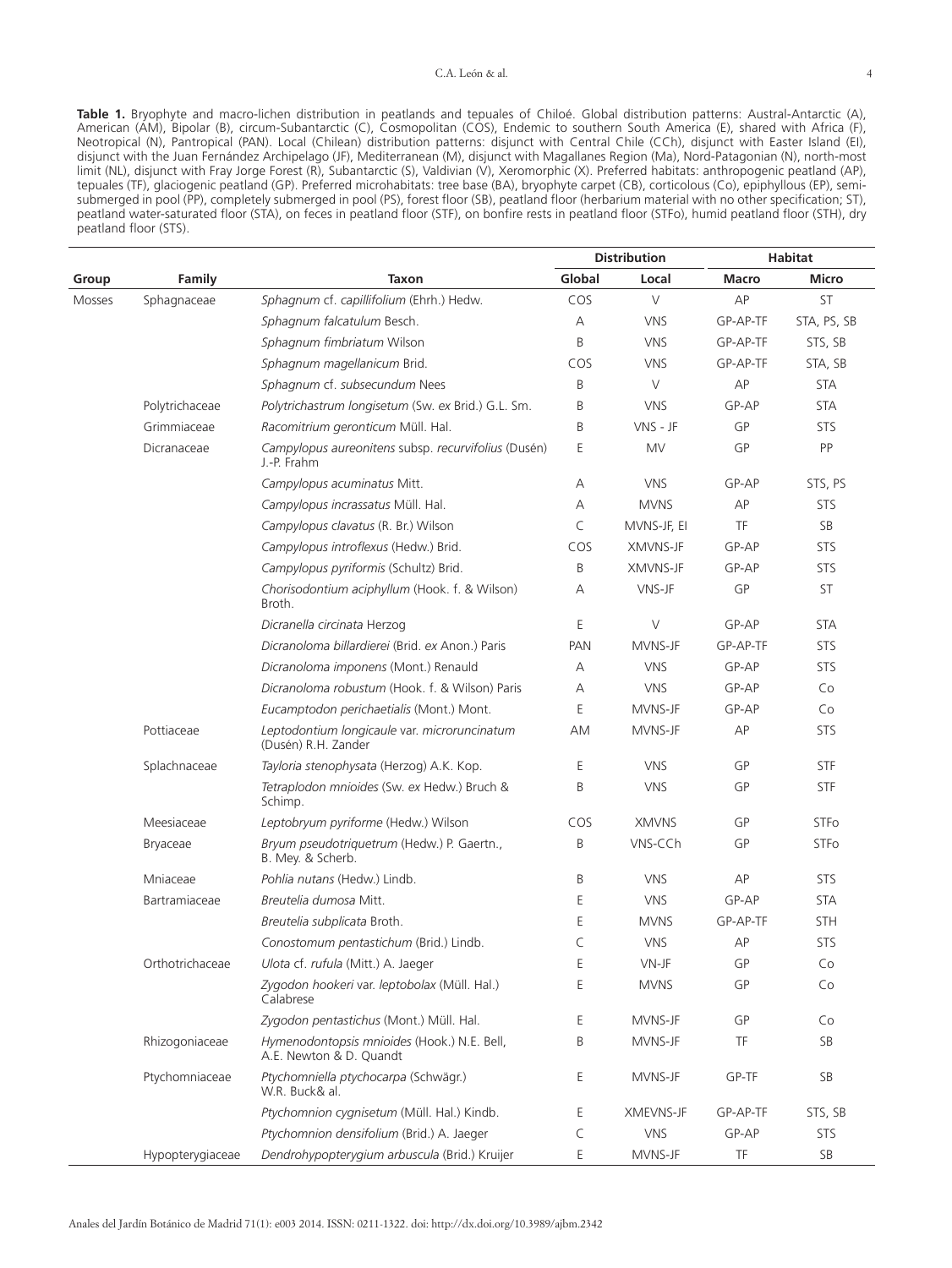# **Table 1.** (*Continuation*)

|            |                  |                                                                       | <b>Distribution</b> |              | Habitat  |                |
|------------|------------------|-----------------------------------------------------------------------|---------------------|--------------|----------|----------------|
| Group      | Family           | <b>Taxon</b>                                                          | Global              | Local        | Macro    | <b>Micro</b>   |
|            |                  | Hypopterygium didictyon Müll. Hal.                                    | PAN                 | <b>MVNS</b>  | TF       | SB             |
|            | Daltoniaceae     | Daltonia gracilis Mitt.                                               | Ν                   | VNS-JF       | AP       | Co             |
|            |                  | Distichophyllum dicksonii (Hook. & Grev.) Mitt.                       | Ε                   | <b>VNS</b>   | TF       | Co             |
|            | Amblystegiaceae  | Sanionia uncinata (Hedw.) Loeske                                      | B                   | <b>VNS</b>   | AP       | <b>STA</b>     |
|            | Thuidiaceae      | Thuidiopsis furfurosa (Hook. f. & Wilson)<br>M. Fleisch.              | PAN                 | VNS-JF       | AP       | <b>STS</b>     |
|            | Brachytheciaceae | Kindbergia praelonga (Hedw.) Ochyra                                   | B                   | <b>MVNS</b>  | AP       | <b>STA</b>     |
|            | Hypnaceae        | Calliergonella cuspidata (Hedw.) Loeske                               | COS                 | $\vee$       | AP       | <b>STA</b>     |
|            |                  | Hypnum chrysogaster Müll. Hal.                                        | C                   | VNS-JF       | GP-AP    | Co             |
|            |                  | Hypnum cupressiforme var. mossmanianum<br>(Müll. Hal.) Ando           | C                   | <b>VNS</b>   | GP-TF    | ST, SB         |
|            | Sematophyllaceae | Rhaphidorrhynchium callidum (Mont.) Broth.                            | Ε                   | <b>XMVNS</b> | AP-TF    | Co             |
|            | Lepyrodontaceae  | Lepyrodon patagonicus (Cardot & Broth.)<br>B.H. Allen                 | Ε                   | <b>MVNS</b>  | GP       | Co             |
|            | Lembophyllaceae  | Acrocladium auriculatum (Mont.) Mitt.                                 | C                   | <b>VNS</b>   | TF       | SB             |
|            |                  | Rigodium pseudothuidium Dusén                                         | Ε                   | XMVNS-JF     | AP-TF    | STS, SB        |
|            |                  | Rigodium brachypodium (Müll. Hal.) Paris                              | Ε                   | XMVNS-JF     | TF       | SB             |
| Liverworts | Aneuraceae       | Riccardia alcicornis (Hook. f. & Taylor) Trevis                       | Ε                   | <b>VNS</b>   | AP       | <b>STA</b>     |
|            |                  | Riccardia amnicola Hässel                                             | Ε                   | VNS-Ma       | AP       | <b>STA</b>     |
|            |                  | Riccardia floribunda (Steph.) A. Evans                                | E                   | <b>VNS</b>   | GP-AP-TF | <b>STA</b>     |
|            |                  | Riccardia hyalitricha Hässel                                          | Ε                   | <b>VNS</b>   | TF       | SB, CB         |
|            |                  | Riccardia prehensilis (Hook. & Taylor) C. Massal.                     | Ε                   | <b>VNS</b>   | GP-AP-TF | Co, SB, CB, BA |
|            |                  | Riccardia rivularis Hässel                                            | Ε                   | VNS-NL       | GP-AP-TF | Co, SB, CB     |
|            |                  | Riccardia spinulifera C. Massal.                                      | Ε                   | <b>VNS</b>   | TF       | SB, CB         |
|            | Porellaceae      | Porella subsquarrosa (Nees & Mont.) Trevis.                           | E                   | VNS-CCh, JF  | GP-AP    | Co             |
|            | Lepidolaenaceae  | Gackstroemia magellanica (Lam.) Trevis.                               | Ε                   | VNS-CCh, JF  | GP       | SB, CB         |
|            |                  | Lepidogyna menziesii (Hook.) R.M. Schust.                             | E                   | VNS-JF       | GP-TF    | SB, CB         |
|            | Radulaceae       | Radula decora Gottsche ex Steph.                                      | N                   | VNS-R, JF    | TF       | Co             |
|            | Frullaniaceae    | Frullania cf. boveana C. Massal.                                      | Ε                   | <b>VNS</b>   | GP-AP-TF | Co             |
|            | Lejeuneaceae     | Cheilolejeunea cf. obtruncata (Mont.) Solari                          | E                   | <b>VNS</b>   | AP-TF    | SB, CB         |
|            | Schistochilaceae | Schistochila lamellata (Hook.) Dumort.                                | Ε                   | VNS- CCh, JF | TF       | SB, CB         |
|            | Trichocoleaceae  | Leiomitraelegans (Lehm.) Hässel                                       | E                   | VNS-JF       | GP-AP    | SB, CB         |
|            | Herbertaceae     | Herbertus runcinatus (Taylor) Kuhnem.                                 | Ε                   | VNS-CCh, JF  | GP-TF    | Co, SB, CB     |
|            | Lepicoleaceae    | Lepicolea ochroleuca (L. f. ex Spreng.) Spruce                        | F                   | VNS-CCh, JF  | GP-AP-TF | STA, Co        |
|            | Lepidoziaceae    | Bazzania peruviana (Nees) Trevis.                                     | N                   | VNS-JF       | GP-AP-TF | Co, SB, CB, BA |
|            |                  | Hyalolepidozia bicuspidata (C. Massal.)<br>S.W. Arnell ex Grolle      | F                   | VNS-R, JF    | GP-AP    | EP             |
|            |                  | Kurzia setiformis (De Not.) J.J. Engel &<br>R.M. Schust.              | Α                   | VNS-CCh      | GP-AP    | EP             |
|            |                  | Lepidozia chiloensis Steph.                                           | Α                   | VNS-NL       | GP       | PP             |
|            |                  | Lepidozia chordulifera Taylor                                         | Ε                   | VNS-CCh, JF  | GP-AP-TF | BA, CB, Co     |
|            |                  | Lepidozia fuegiensis Steph.                                           | Ε                   | VNS-R        | TF       | SB, CB         |
|            |                  | Lepidozia laevifolia (Hook. f. & Taylor)<br>Gottsche, Lindenb. & Nees | Α                   | VNS-R, JF    | GP-AP    | ST             |
|            |                  | Telaranea blepharostoma (Steph.) Fulford                              | Ε                   | VNS-CCh, JF  | AP-TF    | ST, EP         |
|            |                  | Telaranea plumulosa (Lehm. & Lindenb.) Fulford                        | Ε                   | VNS-JF       | AP-TF    | EP             |
|            |                  | Acromastigum anisostomum (Lehm. & Lindenb.) A.<br>Evans               | Α                   | <b>VNS</b>   | GP       | ST             |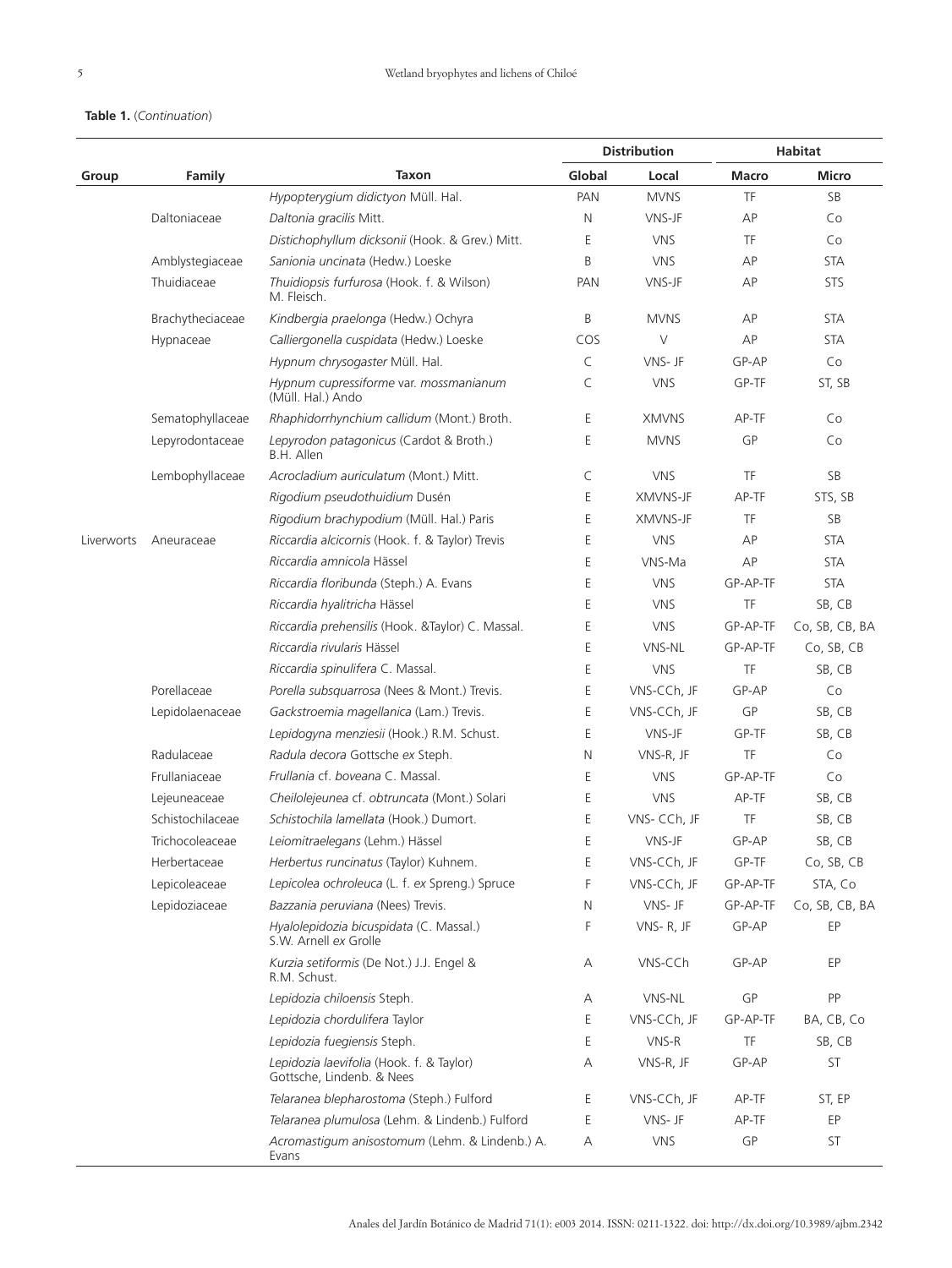# **Table 1.** (*Continuation*)

|         |                   |                                                                          | <b>Distribution</b> |             | <b>Habitat</b> |              |
|---------|-------------------|--------------------------------------------------------------------------|---------------------|-------------|----------------|--------------|
| Group   | Family            | <b>Taxon</b>                                                             | Global              | Local       | Macro          | <b>Micro</b> |
|         | Lophocoleaceae    | Chiloscyphus attenuatus (Steph.) J.J. Engel &<br>R.M. Schust.            | E                   | VNS-JF      | TF             | SB, CP       |
|         |                   | Chiloscyphus breutelii (Gottsche) J.J. Engel &<br>R.M. Schust.           | N                   | $\vee$      | TF             | SB, CP       |
|         |                   | Chiloscyphus horizontalis (Hook.) Nees                                   | Ε                   | <b>VNS</b>  | TF             | SB, CP       |
|         |                   | Chiloscyphus humilis (Hook. f. & Taylor) Hässel                          | C                   | VNS-JF      | GP             | PP, BA       |
|         |                   | Chiloscyphus magellanicus Steph.                                         | Ε                   | VNS-JF      | GP-TF          | SB, BA, CB   |
|         |                   | Chiloscyphus striatellus C. Massal.                                      | Ε                   | <b>VNS</b>  | GP-TF          | SB, CP       |
|         |                   | Chiloscyphus subviridis (Hook. f. & Taylor)<br>J.J. Engel & R.M. Schust. | Ε                   | VNS-CCh, JF | GP             | SB, CP       |
|         |                   | Leptoscyphus huidobroanus (Mont.) Gottsche                               | Ε                   | <b>VNS</b>  | GP-AP-TF       | SB, CP       |
|         | Plagiochilaceae   | Plagiochila chonotica Taylor                                             | E                   | <b>VNS</b>  | TF             | SB, CP       |
|         |                   | Plagiochila hookeriana Lindenb.                                          | Ε                   | VNS-JF      | TF             | SB, CP       |
|         |                   | Plagiochila lechleri Gottsche                                            | Ε                   | VNS-Ma      | AP             | SB, CP       |
|         |                   | Plagiochila lophocoleoides Mont.                                         | E                   | <b>VNS</b>  | TF             | SB, CP       |
|         |                   | Plagiochila rubescens (Lehm. & Lindenb.) Lindenb.                        | Ε                   | VN-CCh, JF  | TF             | SB, CP       |
|         |                   | Plagiochila stictaecola Mont. & Gottsche                                 | Ε                   | <b>VNS</b>  | GP             | BA           |
|         |                   | Plagiochila subpectinata Besch. & C. Massal.                             | E                   | VNS-R       | AP-TF          | SB, CP       |
|         | Jamesoniellaceae  | Cryptochila grandiflora (Lindenb. & Gottsche) Grolle                     | <b>PAN</b>          | VNS-JF      | GP             | ST           |
|         |                   | Jamesoniella colorata (Lehm.) Steph.                                     | C                   | VNS-CCh, JF | GP-AP-TF       | STS, Co, CB  |
|         |                   | Nothostrepta bifida (Steph.) R.M. Schust.                                | Ε                   | VNS-JF      | AP             | CB           |
|         | Cephaloziaceae    | Cephalozia skottsbergii Steph.                                           | Ε                   | VNS-Ma-NL   | GP-AP          | ST, EP       |
|         | Scapaniaceae      | Anastrophyllum schismoides (Mont.) Steph.                                | Α                   | <b>VNS</b>  | GP             | <b>STH</b>   |
|         | Balantiopsidaceae | Balantiopsis asymmetrica (Herzog) J.J. Engel                             | Ε                   | VNS-JF      | AP-TF          | CB, BA       |
|         |                   | Balantiopsis cancellata (Nees) Steph.                                    | Ε                   | VNS-CCh, JF | GP-AP          | BA, CB       |
|         |                   | Isotachis madida (Hook. f. & Taylor) Mitt.                               | Ε                   | VNS-CCh     | AP             | <b>STS</b>   |
|         | Calypogeiaceae    | Calypogeia sphagnicola (Arnell & J. Perss.) Warnst.<br>& Loeske          | B                   | VNS-Ma-NL   | GP-AP          | ST, EP       |
|         | Geocalycaceae     | Saccogynidium australe (Mitt.) Grolle                                    | Α                   | VNS-JF      | AP             | ST, EP       |
| Lichens | Cladoniaceae      | Cladia aggregata (Sw.) Nyl.                                              | <b>PAN</b>          | VNS-JF      | GP-AP          | STH, BA      |
|         |                   | Cladonia arbuscula (Wallr.) Flot.                                        | B                   | <b>VNS</b>  | GP-AP          | <b>ST</b>    |
|         |                   | Cladonia bellidiflora (Ach.) Schaer.                                     | B                   | VNS-NL      | GP-AP          | ST           |
|         |                   | Cladonia cenotea (Ach.) Schaer.                                          | B                   | VNS-Ma-NL   | GP             | ST           |
|         |                   | Cladonia chlorophaea (Flörke ex Sommerf.) Spreng.                        | COS                 | VNS-JF      | TF             | Co           |
|         |                   | Cladonia gracilis subsp. elongata (Wulfen) Vain.                         | Β                   | VNS-JF      | AP-TF          | ST           |
|         |                   | Cladonialepidophora Ahti & Kashiw.                                       | Е                   | VNS-JF      | GP-AP          | ST           |
|         |                   | Cladonia macilenta Hoffm.                                                | COS                 | VNS-JF      | AP-TF          | Co           |
|         |                   | Cladonia mitis Sandst.                                                   | B                   | <b>VNS</b>  | GP-AP          | ST           |
|         |                   | Cladonia pycnoclada (Pers.) Nyl.                                         | Ε                   | MVNS-JF     | GP-AP          | ST           |
|         |                   | Cladonia scabriuscula (Delise) Leight.                                   | COS                 | VNS-JF      | AP             | ST           |
|         |                   | Cladonia squamosa (Scop.) Hoffm.                                         | COS                 | VNS-JF      | GP-AP-TF       | ST           |
|         |                   | Cladonia subsubulata Nyl.                                                | Β                   | VNS-JF-NL   | AP             | STH          |
|         | Lobariaceae       | Pseudocyphellaria berberina (G. Forst.)<br>D.J. Galloway & P. James      | Ε                   | VNS-JF-R    | GP-TF          | Co           |
|         |                   | Pseudocyphellaria crocata (L.) Vain.                                     | COS                 | MVNS-JF, R  | TF             | Co           |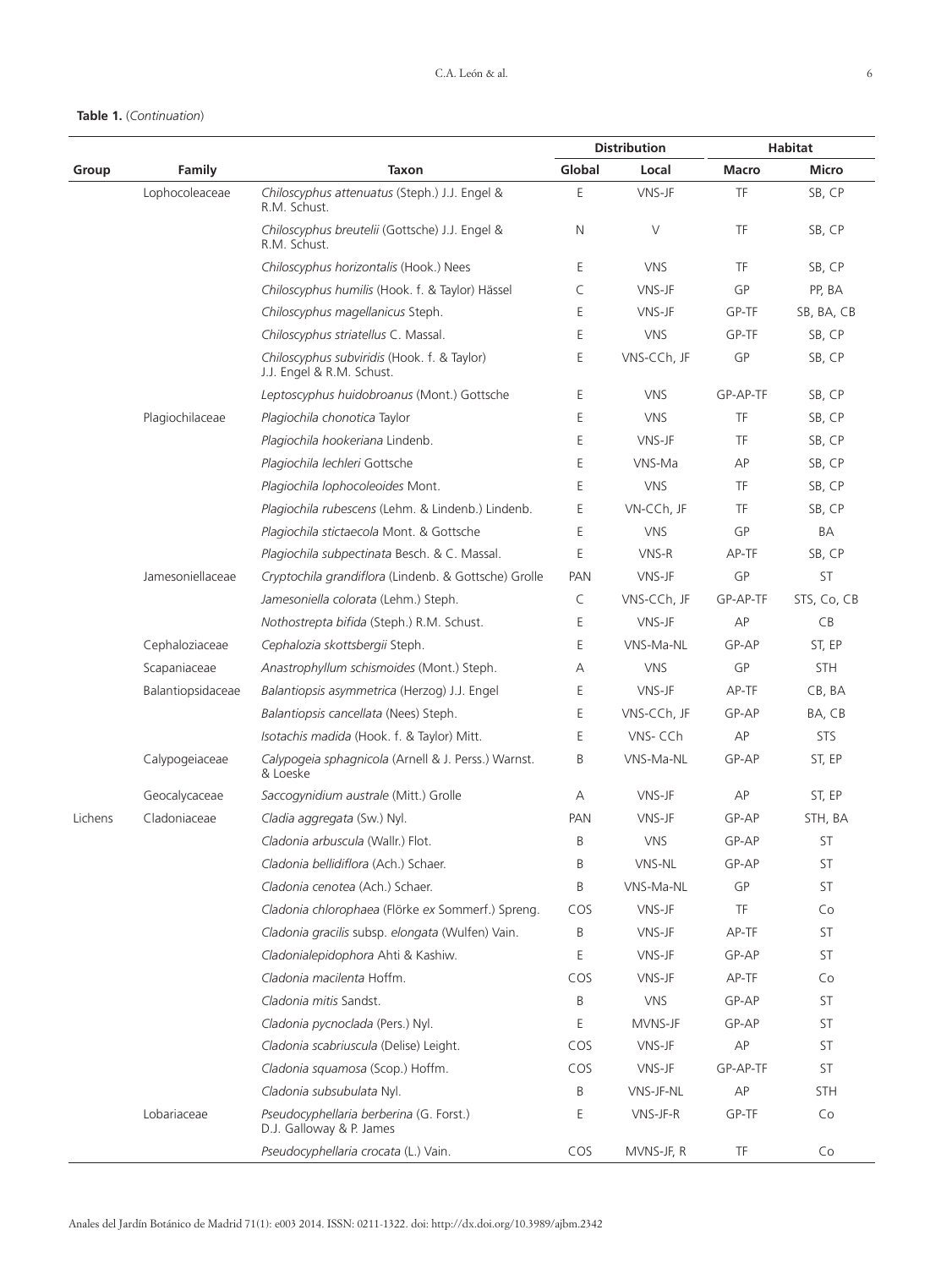|       | Family           | Taxon                                                 | <b>Distribution</b> |                 | <b>Habitat</b> |              |
|-------|------------------|-------------------------------------------------------|---------------------|-----------------|----------------|--------------|
| Group |                  |                                                       | Global              | Local           | Macro          | <b>Micro</b> |
|       |                  | Pseudocyphellaria divulsa (Taylor) Imshaug            | Е                   | <b>VNS</b>      | AP             | Co           |
|       |                  | Pseudocyphellaria faveolata (Delise) Malme            | А                   | <b>VNS</b>      | TF             | Co           |
|       |                  | Pseudocyphellaria flavicans (Hook. f. & Taylor) Vain. | Е                   | VNS-JF          | GP-TF          | Co           |
|       |                  | Pseudocyphellaria valdiviana (Nyl.) Follmann          | Е                   | <b>VSN</b>      | TF             | Co           |
|       |                  | Sticta caulescens De Not.                             | Е                   | <b>VSN</b>      | TF             | Co           |
|       |                  | Sticta hypochra Vain.                                 | Е                   | <b>VSN</b>      | TF             | Co           |
|       | Parmeliaceae     | Hypogymnia subphysodes (Kremp.) Filson                | А                   | <b>MVNS</b>     | GP-AP          | Co           |
|       |                  | Parmotrema reticulatum (Taylor) M. Choisy             | COS                 | XMVNS-JF, R, EI | AP             | Co           |
|       | Peltigeraceae    | Peltigera didactyla (With.) J. R. Laundon             | COS                 | <b>VNS</b>      | AP             | <b>STS</b>   |
|       |                  | Peltigera polydactylon (Neck.) Hoffm.                 | COS                 | VNS-R           | AP             | <b>STS</b>   |
|       | Sphaerophoraceae | Bunodophoron patagonicum (C.W. Dodge) Wedin           | А                   | <b>VNS</b>      | TF             | Co           |

**Table 1.** (*Continuation*)

In a study complementing the one presented here we have reported three species and one sub-species new to Chiloé Province, five species new to los Lagos Region and one species new to Chile; thus highlighting the importance of these wetlands in the context of Chilean biodiversity (León & al., 2013).

On the other hand, a high number of species shown in this work could have been influenced by environmental elements —including the presence of rare or vagrant species— and the heterogeneity of the landscape (Halffter & Moreno, 2005). Sixty of the mentioned species were documented just for one place, which could result from community structural complexity, as previously seen in tropical forests (Halffter & Moreno, 2005).

The heterogeneity of the landscape and, in particular, the heterogeneity of the microhabitat, has an important effect on the species registered in each habitat type, especially in in the case of glaciogenic and anthropogenic peatlands. The vertical gradient, which translates into a microtopographic or microstructural division, embraces from pools and water saturated depressions to dry hummocks. This is one of the most relevant factors when assessing the specific richness



**Fig. 2.** Percentage of mosses, liverworts, and macro-lichens in total and the species the species the card in each of peatlands. in each of the types of habitats.

and the floristic composition (Andrus & al., 1983; Wheeler, 1993; Wheeler & Proctor, 2000; Rydin & Jeglum, 2006). The latter is not applicable to tepuales, where the bryophytic carpet is homogeneous.

In addition, there are environmental factors that may also heavily influence the composition of the bryophyte and lichen species in these ecosystems. León (2012) established that the chemical composition of water affects significantly the occurrence of the species of the cryptogamic groups under study.

After comparing the floristic results obtained here with results already published for ombrotrophic peatlands in the Northern Hemisphere, the low number of *Sphagnum* species in the studied area stands out: only six, a number much lower than that established for Canada (Vitt & Belland, 1995) or Great Britain (Wheeler, 1993). It is important to note that in Chile no taxonomical review of the genus *Sphagnum* has been carried out, so the number of reported species could vary after further studies.

Another contrasting result is the high number of species of liverworts present in the peatlands of Chiloé in comparison to those in the Northern Hemisphere. For instance, Vitt & Belland (1995) reported 20 species of liverworts in Canadian peatlands, and Wheeler (1993) pointed out 17 species of liverworts in British bogs. The specific richness of both is significantly surpassed by the 30 taxa found in Chiloé. Nevertheless, the low number of liverworts that has been historically documented could be partially explained by the generalized lack of knowledge of this group. Although the Boreal peatlands are very well characterized, studies that include liverworts are scarce (Kleinebecker & al., 2008).

Vitt & Belland (1995) have stated that in the Canadian peatlands an important percentage of species have a high fidelity to a certain type of peatland. These authors refer to the utility of bryophytes as indicator species for the classification of these ecosystems. In the case of Chiloé, despite having observed the fidelity of some species to a type of habitat, further studies are necessary to identify with certainty the species that can serve as indicators for the classification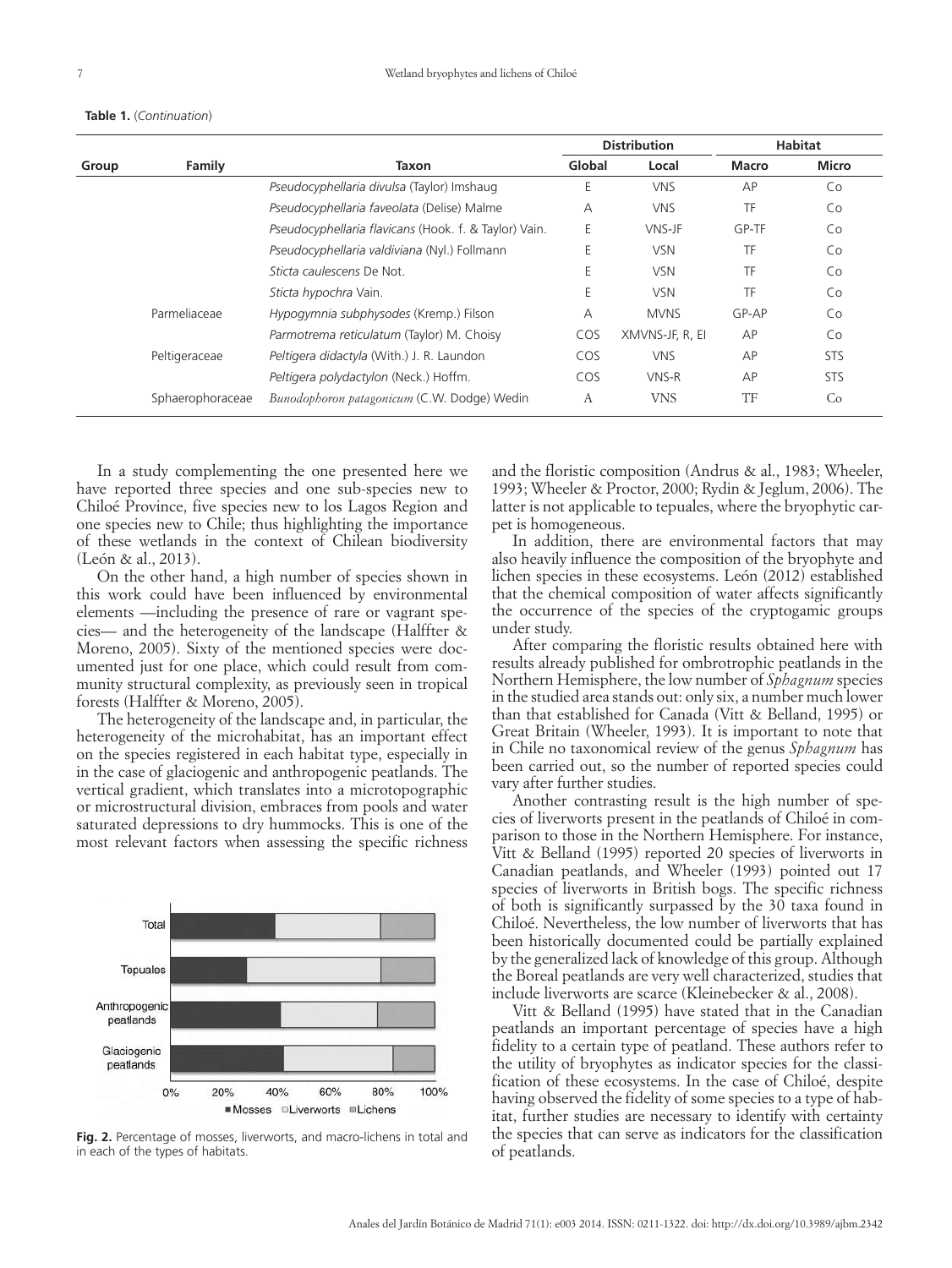

**Fig. 3.** Distribution patterns: **A,** global for all the species (A, Austral-Antarctic; AM, American; B, Bipolar; C, Circumsubantarctic; COS, Cosmopolitan; E, Endemic; F, African; N, Neotropical; PAN, Pantropical). **B,** national for all the species (M, Mediterranean; N, Nord-Patagonic; S, Subantarctic; V, Valdivian; X, Xeromorphic).

The dominant bryo-lichenic flora of peatlands and tepuales coincides in distribution with that of the Valdivian temperate rainforests endemic to southern South America. This suggests a prolonged isolation of the flora (Villagrán & al., 2003). For example, the Neotropics are one of the areas showing the highest endemicity of bryophytes worldwide —the percentage of endemic species reaches 48% (Tan & Pócs, 2000). Consequently, taking as reference the cited study, the 48% endemic taxa we find in our study places the assessed ecosystems in the range of highest bryophyte endemicity.

The majority of species studied shows a wide distribution in southern Chile; extending along regions X and XII in southern Chile and reaching, in certain cases, region VII in central Chile. This distribution pattern is repeated for most of the bryophytic flora of the archipelago of Chiloé (Villagrán & al., 2005). This range of distribution, associated with temperate rainforests of southern South America, is considered favorable for the development of groups of cryptogams like the ones studied, due to the conditions that exist there, such as the very humid oceanic climate, the diversity of habitats, and the temperatures moderated by the influence of the sea (Barrera & Osorio, 2008).

Another relevant issue to highlight is the important number of species that exhibit discontinuity in their national distributional ranges. An important number of disjunct species shows a gap between Chiloé and the forests of Fray Jorge, located in the semi-arid coast of northern Chile. This distributional pattern has been associated with tectonic and climatic events that affected the Chilean territory during the Tertiary and Quaternary, that transformed Fray Jorge into a glacial refuge (Villagrán & al., 2004).

Finally, measuring the biological diversity, as well as shedding light on ecological theory, provides decision makers with new parameters for issuing recommendations on the conservation of taxa or endangered areas, as well as monitoring the effects of perturbations on the environment (Moreno, 2001). The Convention on Biological Diversity requires that the signatory nations establish an inventory of its biodiversity, monitor changes in the biodiversity, and lay out plans on how biodiversity can be preserved (ONU, 1992). However, Chile is still far from meeting these objectives with regards to bryophytes and macro-lichens, groups that show a lack of basic and descriptive research, which should be tackled in order to establish

and adequately manage the natural heritage. Thus, the present study is our contribution towards meeting these requirements.

## ACKNOWLEDGMENTS

This research was supported by grants AECID A/025081/2009, Cooperación al Desarrollo UCM 4138114 and AECID A/030011/2011. We are very grateful to Dr. (c) Alfonso Benítez-Mora for his assistance in the field. We wish to thank the Fundación Senda Darwin, Aserradero A.R.P., Chepu adventures, I. Municipalidad de Dalcahue and CONAF Chiloé for their logistic support during fieldwork; Prof. Gracielle Pereira Rocha at Academic Writing Center, U.S. Embassy, for her assistance with English language editing, and anonymous reviewers for their useful comments and suggestions.

C.A. León acknowledges the support of the doctoral fellowship provided by CONICYT-Gobierno de Chile.

This is a contribution to the Research Program of LTSER-Chile network at Senda Darwin Biological Station, Chiloé, Chile.

# **REFERENCES**

- Andrus, R.E., Wagner, D.J. & Titus, J.E. 1983. Vertical zonation of *Sphagnum* mosses along hummock-hollow gradients. *Canadian Journal of Botany* 61: 3128-3139. <http://dx.doi.org/10.1139/b83-352>.
- Barrera, E. & Osorio, F. 2008. Briófitas: Musgos, Hepáticas y Antoceros. In: Saball, P. & al. (eds.), *Biodiversidad de Chile. Patrimonio y desafíos*. 346-351. CONAMA, Santiago, Chile.
- Bell, N.E., Quandt, D., O'Brien, T.J. & Newton, A.E. 2007. Taxonomy and phylogeny in the earliest diverging pleurocarps: square holes and bifurcating pegs. *The Bryologist* 110: 533-560. [http://dx.doi.](http://dx.doi.org/10.1639/0007-2745(2007)110[533:TAPITE]2.0.CO;2) [org/10.1639/0007-2745\(2007\)110\[533:TAPITE\]2.0.CO;2](http://dx.doi.org/10.1639/0007-2745(2007)110[533:TAPITE]2.0.CO;2).
- CABI Bioscience, CBS-KNAW Fungal Diversity Centre & Landcare Research. 2012. Index Fungorum. [http://www.indexfungorum.org/](http://www.indexfungorum.org/names/Names.asp) [names/Names.asp.](http://www.indexfungorum.org/names/Names.asp)
- CONAF. 2009. *Plan de Acción Provincial Chiloé Plan de Gestión Territorial*. Oficina Provincial Chiloé - Corporación Nacional Forestal. Castro, Chile.
- Crandall-Stotler, B., Stotler, R.E. & Long, D.G. 2009. Morphology and classification of the Marchantiophyta. In: Goffinet, B. & Shaw, A.J. (eds.), *Bryophyte Biology*: 1-54. Cambridge University Press, Cambridge.
- Charman, D. 2002. *Peatlands and environmental change*. J. Wiley & Sons. London & New York.
- di Castri, F. & Hajek, E.R. 1976. *Bioclimatología de Chile*. Editorial Universidad Católica de Chile. Santiago, Chile.
- Díaz, M.F., Larraín, J. & Zegers, G. 2005. *Guía para el conocimiento de la flora de turberas y pomponales de la Isla Grande de Chiloé*. Fundación Senda Darwin.
- Díaz, M.F., Larraín, J., Zegers, G. & Tapia, C. 2008. Caracterización florística e hidrológica de turberas de la Isla Grande de Chiloé, Chile. *Revista Chilena de Historia Natural* 81: 445-468. [http://dx.doi.org/](http://dx.doi.org/10.4067/S0716-078X2008000400002) [10.4067/S0716-078X2008000400002](http://dx.doi.org/10.4067/S0716-078X2008000400002).